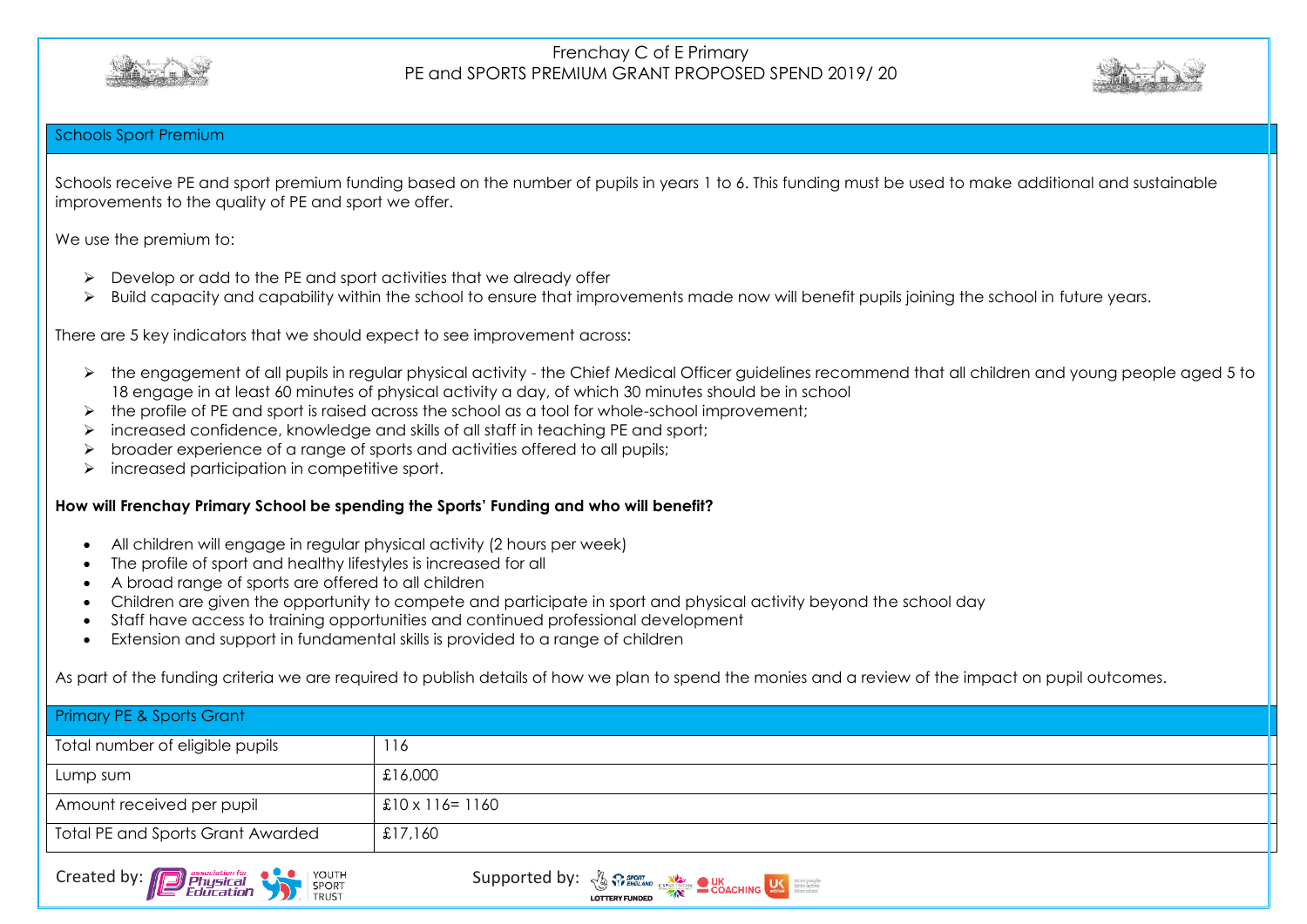



#### Our School Vision

At Frenchay Primary School, we will ensure all pupils are equipped with the knowledge and understanding of the value of leading a healthy lifestyle and the benefit of physical activity for the duration of their lives by instilling values such as sportsmanship, patience, and determination in all. Through healthy and competitive sports, children will learn to cooperate and to compete fairly, understanding their own and others' roles. We aim to provide children with the confidence they need to develop a growing self-awareness and a commitment to self-improvement. We aim to ensure children raise their own aspirations, set goals and work hard to achieve them, seeing how this will influence their opportunities in education, leisure and in future life.

#### *We aim to:*

- Improve the sporting provision and quality and breadth of PE at Frenchay Primary School through the PE scheme and further Teacher development
- Broaden the sporting activities and experiences available to the children through extracurricular activities both in and out of school
- $\triangleright$  Develop a love of sport and PE in every child and develop a sporting culture
- Provide children with the necessary skills and knowledge to lead a healthy and active life both inside and outside of school
- Motivate children and instill a deep sense of sportsmanship which is also extended into their curricular activities and practical lives
- Offer a range of opportunities for all children to participate and experience as many competitive and non-competitive indoor and outdoor sporting activities
- Enable children to develop a sense of pride in exploring and improving physical skills with increasing control and co-ordination
- Provide more opportunities for children across key stages to develop their enjoyment of physical activity through creativity and imagination
- > Develop an understanding in children of how to succeed in a range of physical activities and how to evaluate their own and others' success
- $\triangleright$  Provide children with further leadership opportunities, taking on different roles in lessons and lunchtime activities
- $\triangleright$  Develop pupils self-confidence in a range of activities and competitive sports
- $\triangleright$  Continue to promote positive attitudes towards leading active and healthy lifestyles.

#### **Key achievements to date**

- The increased club provision is being well attended
- The wide range of clubs we are being offered and are giving all children an opportunity to be involved in school sport
- Children have had access to a range of sports as well as specific PE lessons (Cricket, Basketball, Dodgeball)
- Increased the opportunities to take part in more unusual sports such as fencing and archery.
- The South Glos schools partnership continues to provide us with great links to intra competition and specific training. It also enables us to take part in festivals, competitions and events which allow the children to develop skills further and take part in competitive events.
- We have achieved a sponsored Race for Life with pupils and staff highly motivated and eager to participate in
- Lunchtime sports coaches provide specialised and purposeful sporting clubs at lunchtime for all pupils through Progressive Sports and Pride in Play.
- Swimming lessons will be provided to all year 5 and 6 pupils to ensure maximum amount of children leave year 6 able to swim 25 meters
- Greater emphasis has been put on children to lead activities/lunchtime clubs and to develop their skills as young leaders through Pride in Play.
- PE has been celebrated through the use of workable displays

#### **How will we check its impact each year?**

- A named governor, the Head and PE coordinator, monitor the take up of clubs, and talk to children about PE as part of our school self-evaluation cycle
- Assessments are carried out to ascertain the progress and skills of all pupils across the school, as well as monitoring and evaluating training and skills of all adults.



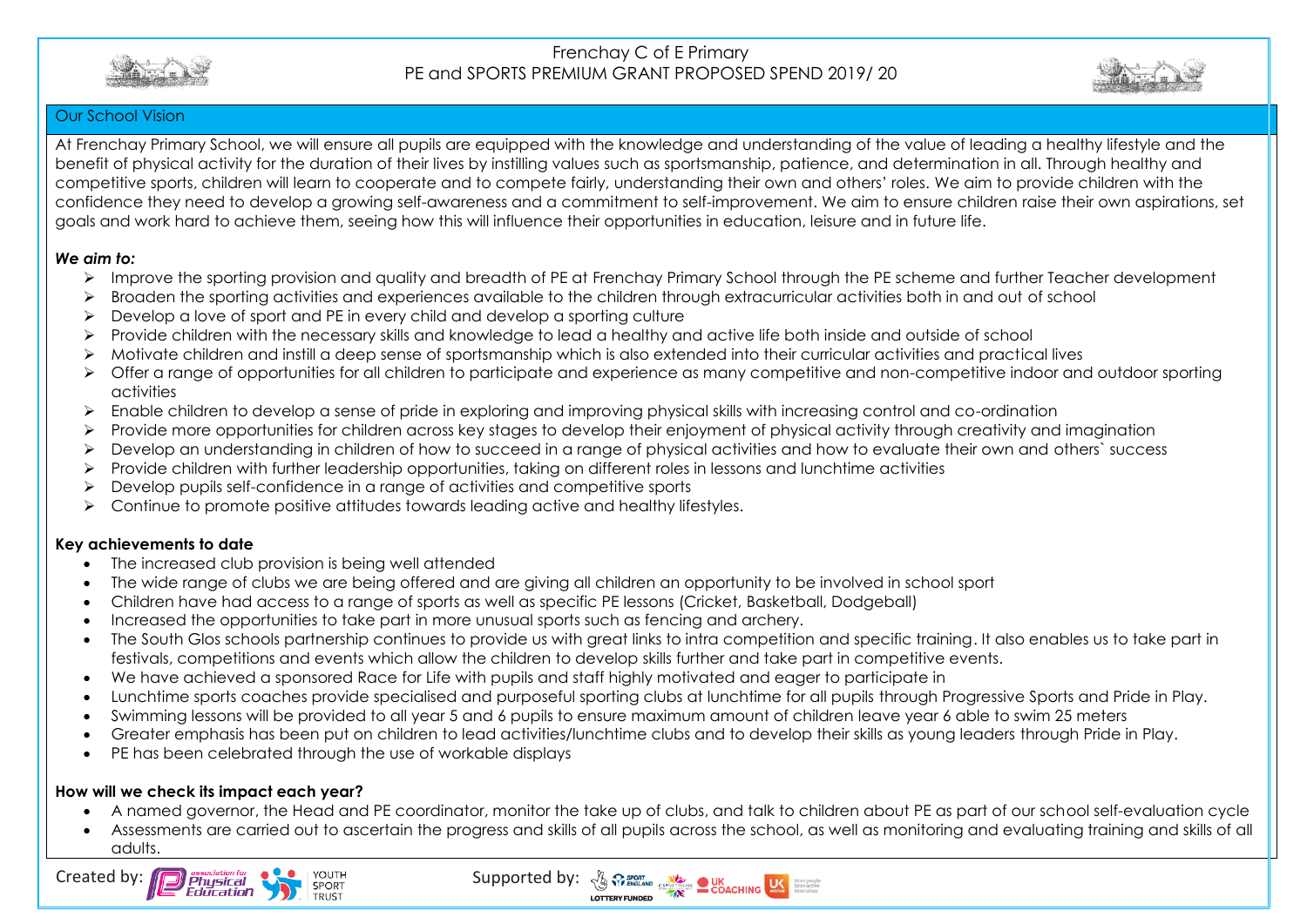



## **Swimming data Y6 2018/19 20 children in the year group.**

| Meeting national curriculum requirements for swimming and water safety:                                                                                                                                                        | Please complete all of the below: |
|--------------------------------------------------------------------------------------------------------------------------------------------------------------------------------------------------------------------------------|-----------------------------------|
| What percentage of your Year 6 pupils could swim competently,<br>confidently and proficiently over a distance of at least 25 meters when<br>they left your primary school at the end of last academic year?                    | 50%                               |
| What percentage of your Year 6 pupils could use a range of strokes<br>effectively [for example, front crawl, backstroke and breaststroke] when<br>they left your primary school at the end of last academic year?              | 70%                               |
| What percentage of your Year 6 pupils could perform safe self-rescue in<br>different water-based situations when they left your primary school at the<br>end of last academic year?                                            | 50%                               |
| Schools can choose to use the Primary PE and Sport Premium to provide<br>additional provision for swimming but this must be for activity over and<br>above the national curriculum requirements. Have you used it in this way? | No.                               |



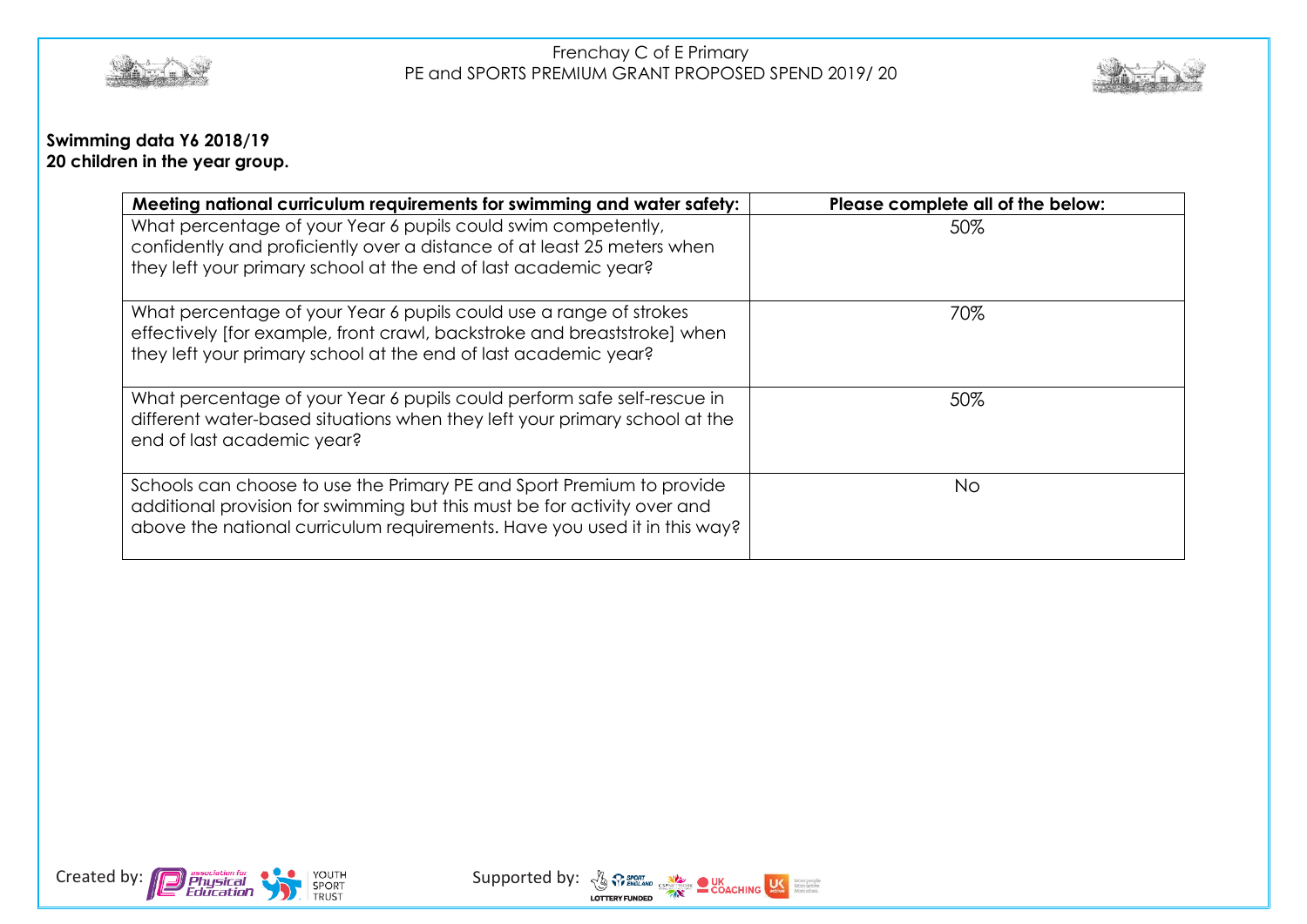



| Academic Year: 2019/20                                                                                                                                                                                                                                                                                                                                                                                                                                                                                                                                                                                                                                                   | Total fund allocated: £17,160<br>Total spend £17,771                                                                                                                                                                                                                                                                                                                                                                                                                                                                                                                                                                                                                                                      | <b>Date Updated: 11.09.19</b>                                                                                                                                               |                                                                                                                                                                                                                                                                                                                                                                                                                      |                                                                                                                                                                                                                                                                                                                                                |
|--------------------------------------------------------------------------------------------------------------------------------------------------------------------------------------------------------------------------------------------------------------------------------------------------------------------------------------------------------------------------------------------------------------------------------------------------------------------------------------------------------------------------------------------------------------------------------------------------------------------------------------------------------------------------|-----------------------------------------------------------------------------------------------------------------------------------------------------------------------------------------------------------------------------------------------------------------------------------------------------------------------------------------------------------------------------------------------------------------------------------------------------------------------------------------------------------------------------------------------------------------------------------------------------------------------------------------------------------------------------------------------------------|-----------------------------------------------------------------------------------------------------------------------------------------------------------------------------|----------------------------------------------------------------------------------------------------------------------------------------------------------------------------------------------------------------------------------------------------------------------------------------------------------------------------------------------------------------------------------------------------------------------|------------------------------------------------------------------------------------------------------------------------------------------------------------------------------------------------------------------------------------------------------------------------------------------------------------------------------------------------|
| Key indicator 1: The engagement of all pupils in regular physical activity - Chief Medical Officer guidelines recommend that<br>primary school children undertake at least 30 minutes of physical activity a day in school                                                                                                                                                                                                                                                                                                                                                                                                                                               |                                                                                                                                                                                                                                                                                                                                                                                                                                                                                                                                                                                                                                                                                                           |                                                                                                                                                                             |                                                                                                                                                                                                                                                                                                                                                                                                                      |                                                                                                                                                                                                                                                                                                                                                |
| School focus with clarity<br>on intended impact on<br>pupils:                                                                                                                                                                                                                                                                                                                                                                                                                                                                                                                                                                                                            | Actions to achieve:                                                                                                                                                                                                                                                                                                                                                                                                                                                                                                                                                                                                                                                                                       | Funding<br>allocated:                                                                                                                                                       | Evidence and impact:                                                                                                                                                                                                                                                                                                                                                                                                 | Sustainability and<br>suggested next steps:                                                                                                                                                                                                                                                                                                    |
| 1. Increase the number of<br>sporting opportunities for<br>children across the school<br>and track this throughout<br>the year<br>2. Increase a range of<br>opportunities for outdoor<br>active learning<br>3. Monitor access to clubs by<br>Key Stage, gender and<br>identified groups of pupils<br>such as PP through tracking<br>of attendance registers<br>4. Increase the number and<br>variety of after school clubs<br>and the places on offer<br>5. All pupils will engage in 2<br>hours of core PE per week<br>and will increase the<br>amount of physical activity<br>they do per day to promote<br>healthy lifestyles and tackle<br>national obesity concerns | Coaches employed to run lunchtime<br>➤<br>and after school clubs.<br>Play leaders will also run activities for<br>$\blacktriangleright$<br>younger children at lunchtimes.<br>Audit physical activity provision<br>$\blacktriangleright$<br>Develop outdoor & adventurous<br>$\blacktriangleright$<br>activities across the school & in the PE Play<br>curriculum including the use of Pride in<br>Play as part of our outdoor learning.<br>Pride in Play provide sporting<br>lunchtime games suitable for KS1 and<br>2 targeted at alternative sports not<br>normally available in the curriculum.<br>Sports coach provides 1 slot of 1 hour<br>coaching<br>Teachers provide 1 hour PE slot per<br>week. | Progressive<br>Sports £8541<br>Outdoor<br>education -<br>$£2200 - Pride in$<br>£500 to support<br>$1:1$ TAs to<br>attend clubs for of activities<br>those with SEN<br>heeds | Maintain a high level of participation of<br>all pupils in extracurricular activities<br>Pupils are motivated and enthusiastic<br>towards physical activity in school<br>Pupils act as leaders within the school<br>Pupils will be equipped with skills<br>needed to participate in a wider variety lifestyles.<br>Participation in lunchtime<br>Sessions by pupils where it was not<br>previously available to them | Plan Race For Life to be<br>biannually to link charitable<br>giving and sports and<br>fitness with a focus on<br>healthy lifestyles.<br>Make links with The Dings as<br>the local rugby team to<br>support promoting healthy<br>Training pupils new to year<br>5 and 6 to take a lead on<br>active games at lunchtimes<br>throughout the week. |



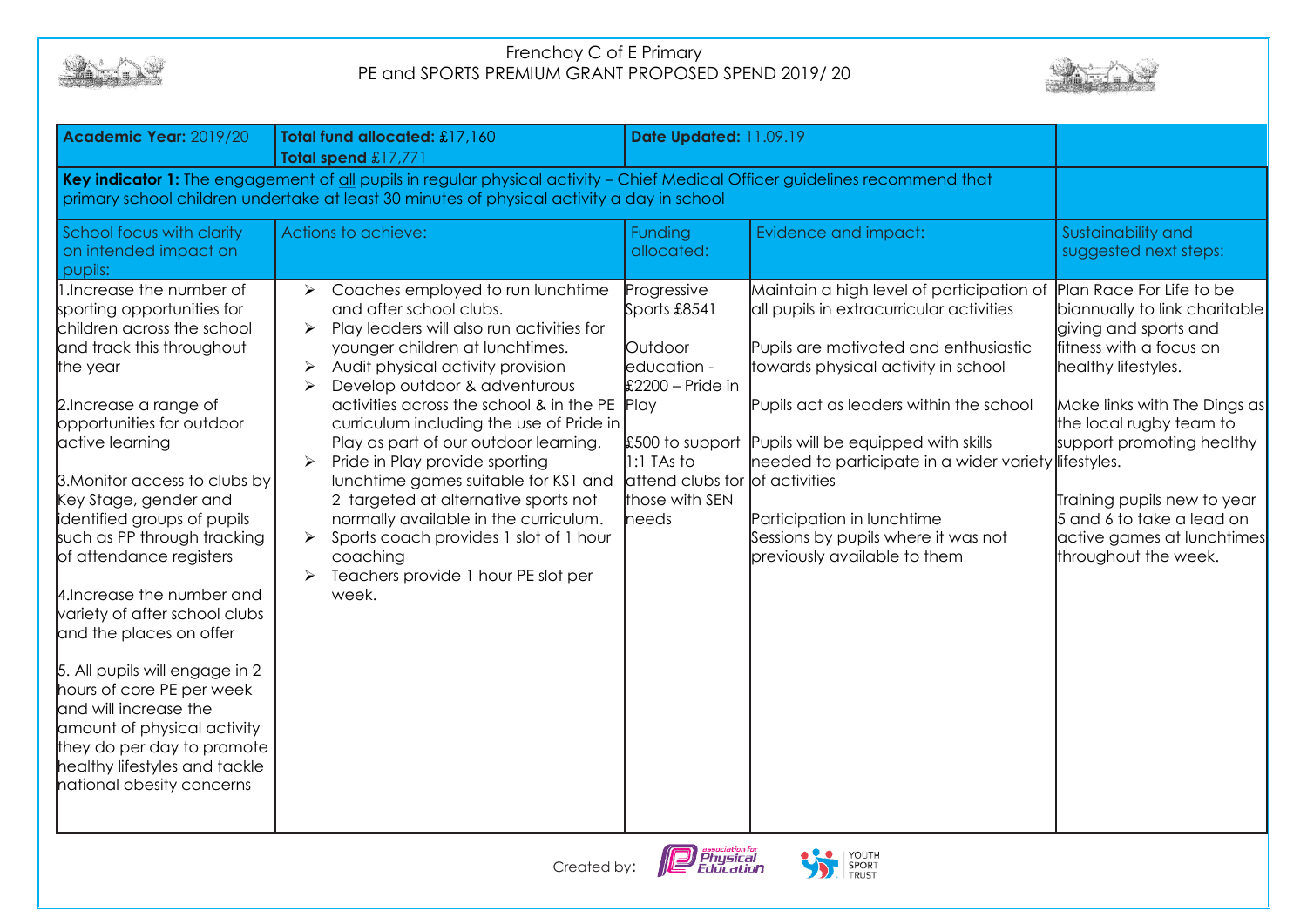



| Key indicator 2: The profile of PE and sport being raised across the school as a tool for whole school improvement                                                                                                                                                                                                                                                                                         |                                                                                                                                                                                                                                                                                                                                                                                                                                                                                                                                                                                                                                                                                                                                                                                                                                                                                                                                                                                                                                                                                    |                                                                                                   |                                                                                                                                                                                                                                                                                                                                                                                                                                                                                                                                                                                                                                                                                                                                                       |                                                                                                                                                                                                                                                    |
|------------------------------------------------------------------------------------------------------------------------------------------------------------------------------------------------------------------------------------------------------------------------------------------------------------------------------------------------------------------------------------------------------------|------------------------------------------------------------------------------------------------------------------------------------------------------------------------------------------------------------------------------------------------------------------------------------------------------------------------------------------------------------------------------------------------------------------------------------------------------------------------------------------------------------------------------------------------------------------------------------------------------------------------------------------------------------------------------------------------------------------------------------------------------------------------------------------------------------------------------------------------------------------------------------------------------------------------------------------------------------------------------------------------------------------------------------------------------------------------------------|---------------------------------------------------------------------------------------------------|-------------------------------------------------------------------------------------------------------------------------------------------------------------------------------------------------------------------------------------------------------------------------------------------------------------------------------------------------------------------------------------------------------------------------------------------------------------------------------------------------------------------------------------------------------------------------------------------------------------------------------------------------------------------------------------------------------------------------------------------------------|----------------------------------------------------------------------------------------------------------------------------------------------------------------------------------------------------------------------------------------------------|
| School focus with clarity<br>on intended <i>impact</i> on<br>pupils:                                                                                                                                                                                                                                                                                                                                       | Actions to achieve:                                                                                                                                                                                                                                                                                                                                                                                                                                                                                                                                                                                                                                                                                                                                                                                                                                                                                                                                                                                                                                                                | Funding<br>allocated:                                                                             | Evidence and impact:                                                                                                                                                                                                                                                                                                                                                                                                                                                                                                                                                                                                                                                                                                                                  | Sustainability and<br>suggested next steps:                                                                                                                                                                                                        |
| I.Ensure all children are<br>aware of the importance of<br>a healthy lifestyle, including<br>both diet and regular<br>exercise<br>2. Ensure pupils are aware of<br>sporting activities and<br>achievements on offer<br>across the school<br>3. Share sports<br>achievements through<br>newsletters and website as<br>well as in celebration<br>assemblies.<br>4. Sports Day provided to all<br>year groups | The school and PTA events such as<br>$\blacktriangleright$<br>Race for Life biannually to have a<br>focus on healthy lifestyles<br>Regular observations of lunchtime and Sports coaches<br>after school provision to monitor<br>ensure high quality teaching<br>Subject leader to work alongside<br>Progressive Sports and other PE leaders Subsidize sports<br>in hub to upskill staff and make them<br>aware of opportunities within other<br>local schools<br>Release time for Support staff and<br>teachers to attend events with pupils<br>across South Glos and Bristol.<br>Monitor club attendance and<br>performance in order to introduce<br>activities specifically aimed at<br>ensuring a wide variety of clubs are<br>offered giving broad and balanced<br>opportunities for all, as well as offering<br>the more common and popular sports.<br>Develop sports leadership skills for<br>pupils through opportunities within<br>local schools<br>All children feel successful at<br>sport and enjoy different<br>sporting activities<br>-Pupils have the chance to lead | PE Lead<br>£1000<br>Progressive<br>Sports £3600<br>clubs for pupils<br>so more can<br>attend £400 | structured networking with colleagues<br>will take place throughout the year<br>through FVA hub meetings and events<br>Instant access to CPD courses for all<br>staff where appropriate<br>Staff up-skilled and confident to teach<br>high quality PE curriculum<br>Pupils act as leaders through a play<br>leader role with a focus on sports - older<br>pupils engage other pupils in<br>sporting/PE activities at playtimes etc.<br>Increased collaboration between pupils<br>from different year groups<br>Reporting on school website,<br>social media and newsletters<br>Pupils are motivated to take part<br>in sporting competitions such as Hockey<br>Money raised for charity. Build links with<br>The Dings<br>Raise the profile of PE and | Focused sport assemblies<br>with inspirational role<br>models to continue to raise<br>the profile of PE and sport<br>across the school<br>Further links with The Dings,<br>after school clubs or visits<br>by them or to them to<br>promote rugby. |
|                                                                                                                                                                                                                                                                                                                                                                                                            | activities and races                                                                                                                                                                                                                                                                                                                                                                                                                                                                                                                                                                                                                                                                                                                                                                                                                                                                                                                                                                                                                                                               |                                                                                                   | sport across the school                                                                                                                                                                                                                                                                                                                                                                                                                                                                                                                                                                                                                                                                                                                               |                                                                                                                                                                                                                                                    |



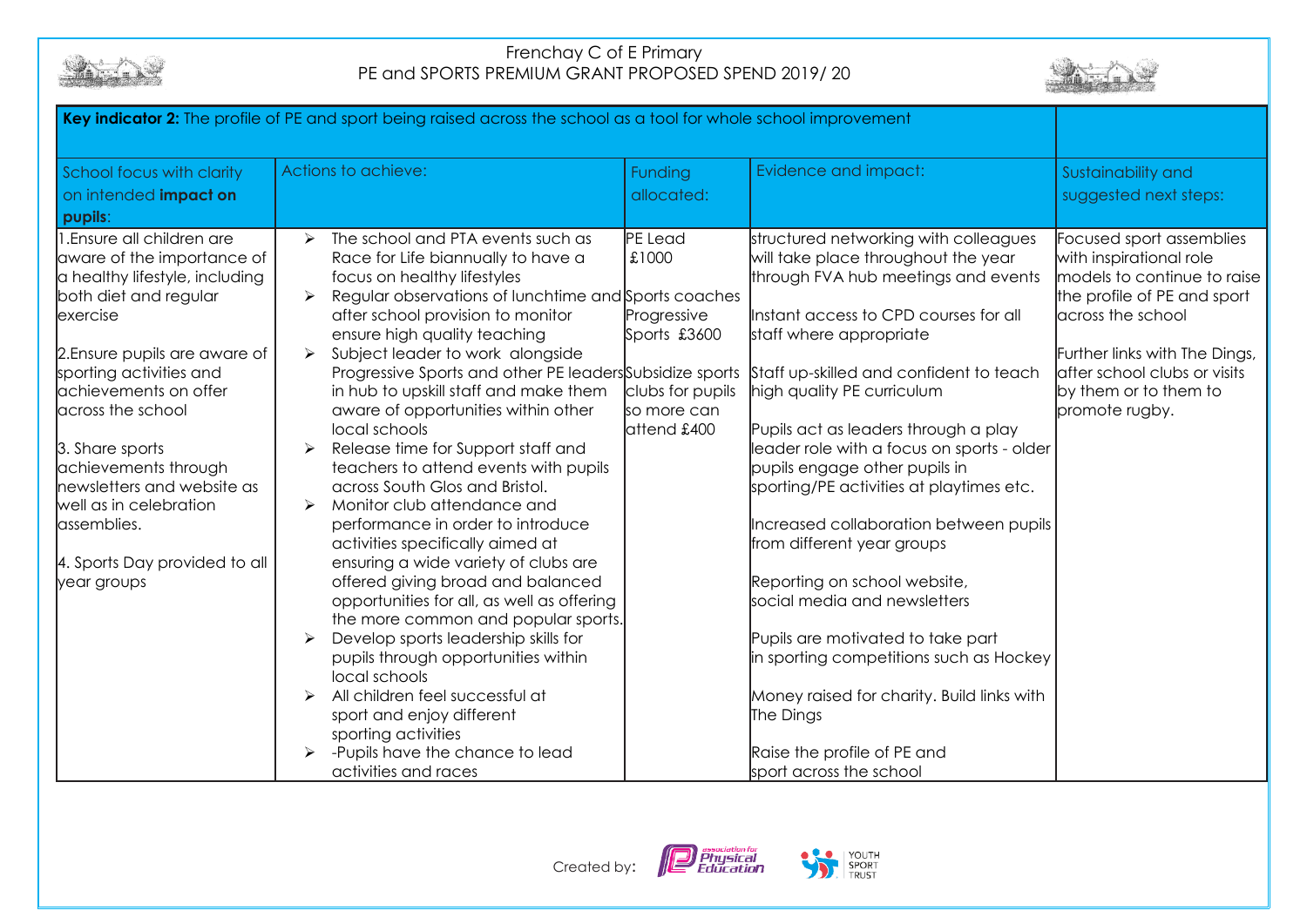



| Key indicator 3: Increased confidence, knowledge and skills of all staff in teaching PE and sport                                                                                                                                                                                    |                                                                                                                                                                                                                                                                                                                                                                                                                                                                                                                                                                                                                                                                                                                                                                                                                                                                                                                        |                                                |                                                                                                                                                                                                                                                                                                                                                                                                                                                                                                                                                                                                                                                                                                                                                                                                                            |                                                                                             |
|--------------------------------------------------------------------------------------------------------------------------------------------------------------------------------------------------------------------------------------------------------------------------------------|------------------------------------------------------------------------------------------------------------------------------------------------------------------------------------------------------------------------------------------------------------------------------------------------------------------------------------------------------------------------------------------------------------------------------------------------------------------------------------------------------------------------------------------------------------------------------------------------------------------------------------------------------------------------------------------------------------------------------------------------------------------------------------------------------------------------------------------------------------------------------------------------------------------------|------------------------------------------------|----------------------------------------------------------------------------------------------------------------------------------------------------------------------------------------------------------------------------------------------------------------------------------------------------------------------------------------------------------------------------------------------------------------------------------------------------------------------------------------------------------------------------------------------------------------------------------------------------------------------------------------------------------------------------------------------------------------------------------------------------------------------------------------------------------------------------|---------------------------------------------------------------------------------------------|
| School focus with clarity on<br>intended<br>impact on pupils:                                                                                                                                                                                                                        | Actions to achieve:                                                                                                                                                                                                                                                                                                                                                                                                                                                                                                                                                                                                                                                                                                                                                                                                                                                                                                    | Funding<br>allocated:                          | Evidence and impact:                                                                                                                                                                                                                                                                                                                                                                                                                                                                                                                                                                                                                                                                                                                                                                                                       | Sustainability<br>and<br>suggested<br>next steps:                                           |
| 1. Improve the quality<br>of teaching and<br>increase staff<br>confidence in<br>teaching and<br>supporting PE lessons.<br>2. Support the newly<br>appointed PE leader<br>is her leadership role<br>to ensure she is<br>equipped with the<br>skills she needs to<br>lead effectively. | Commit staff meeting time to new<br>$\triangleright$<br>scheme of work and sharing the<br>programme and progression led by<br>Progressive Sports<br>Continued CPD training on PE to ensure<br>$\blacktriangleright$<br>high quality teaching from sports coaches<br>Staff audit of skills<br>$\blacktriangleright$<br>Whole staff training with focus on PE<br>$\blacktriangleright$<br>assessment and subject specific training<br>based on staff audit of need<br>Monitoring and shared teaching<br>➤<br>available to teachers in order to support<br>their teaching of PE scheme<br>CPD open to TAs<br>➤<br>Targeted teacher support to deliver high<br>➤<br>quality Physical Education<br>Upgrade equipment in order to teach<br>$\blacktriangleright$<br>high quality lessons including<br>consideration of lesson planning to ensure<br>progressive and consolidating lessons are<br>implemented.<br>Created by: | £8541<br>£3600<br><b>Physical</b><br>Education | The quality of teaching is raised<br>PE leader have developing knowledge of the<br>scheme and will lead CPD focused on teachers<br>response to discussions in staff meeting<br>Pupils are equipped with the basic skills for a wider<br>range of sports and aware of the rules and values<br>associated with these<br>PE sessions are built into the curriculum for all year<br>groups, with teachers leading differentiated<br>activities, appropriate to their pupils<br>Staff gain CPD opportunities all year from sports<br>coach in termly Competitions and lessons<br>Overall standards of PE continue to rise evident<br>through monitoring and assessment provided<br>Staff feel more confident in teaching and<br>assessing pupil progress in PE<br>PE lessons are at least good or outstanding<br>SPORT<br>TRUST | PE leader to<br>support<br>teaching and<br>learning in<br>other<br>year groups as<br>needed |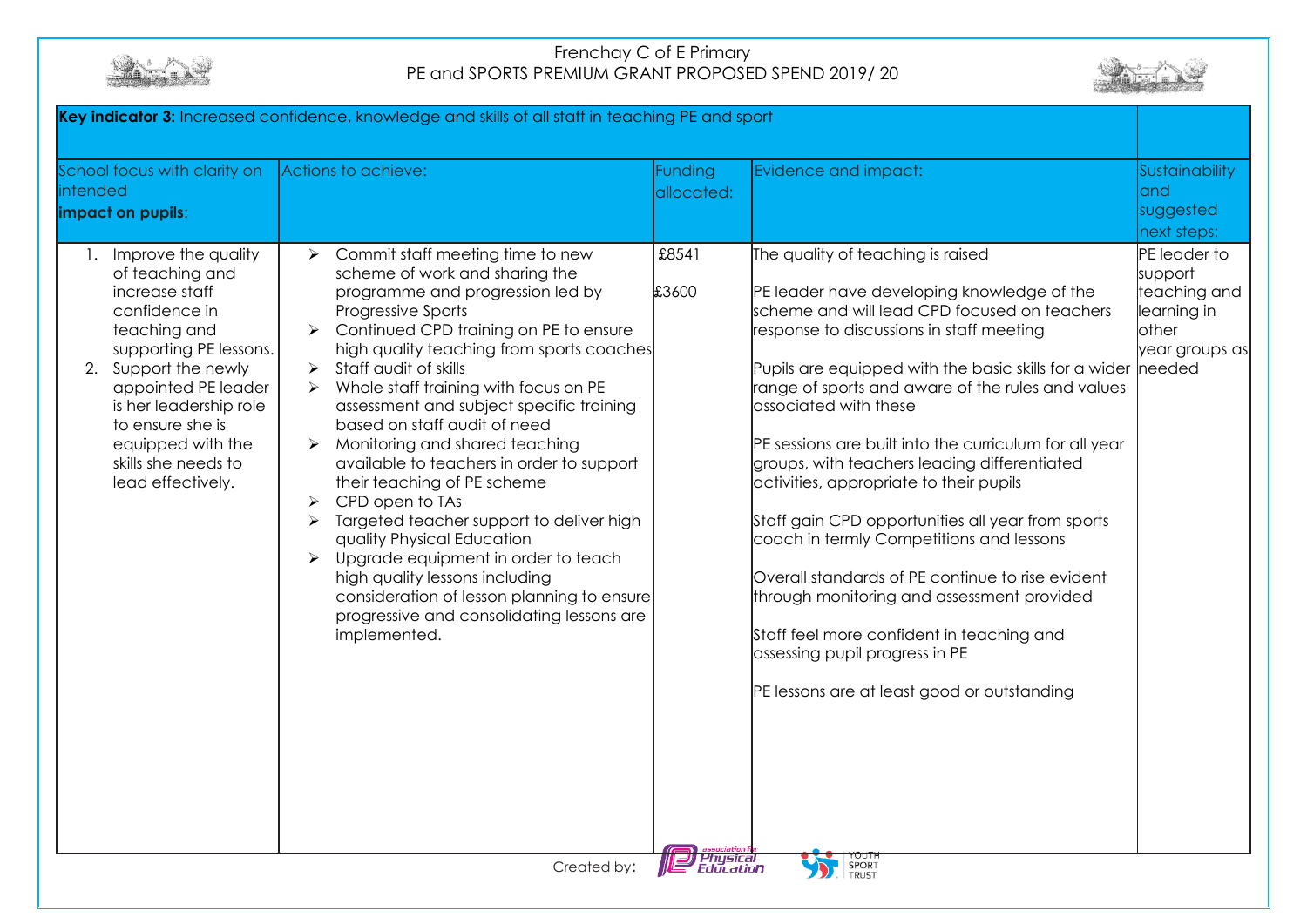



| School focus with clarity on<br>intended<br>impact on pupils:                                                                                                                                                                                                                                                                                                                                                       | Actions to achieve:                                                                                                                                                                                                                                                                                                                                                                                                                                                                                                                                                                                                                                                                                                                                                                                                                                                           | Funding<br>allocated:                                                                            | Evidence and impact:                                                                                                                                                                                                                                                                                                                                                                                                                                                                                                                                                                                                                                                                                                                                                                                                                                                                                                                                                                                                                                                                                                   | Sustainability<br>land<br>suggested<br>next steps: |
|---------------------------------------------------------------------------------------------------------------------------------------------------------------------------------------------------------------------------------------------------------------------------------------------------------------------------------------------------------------------------------------------------------------------|-------------------------------------------------------------------------------------------------------------------------------------------------------------------------------------------------------------------------------------------------------------------------------------------------------------------------------------------------------------------------------------------------------------------------------------------------------------------------------------------------------------------------------------------------------------------------------------------------------------------------------------------------------------------------------------------------------------------------------------------------------------------------------------------------------------------------------------------------------------------------------|--------------------------------------------------------------------------------------------------|------------------------------------------------------------------------------------------------------------------------------------------------------------------------------------------------------------------------------------------------------------------------------------------------------------------------------------------------------------------------------------------------------------------------------------------------------------------------------------------------------------------------------------------------------------------------------------------------------------------------------------------------------------------------------------------------------------------------------------------------------------------------------------------------------------------------------------------------------------------------------------------------------------------------------------------------------------------------------------------------------------------------------------------------------------------------------------------------------------------------|----------------------------------------------------|
| 1 To develop a wide range<br>of extracurricular clubs led<br>by school staff and external<br>coaches<br>2 Broaden the range of<br>sporting activities run in<br>school<br>Develop links with local<br>clubs<br>4. Lunchtime sports clubs to<br>provide specialized and<br>focused lunchtime clubs and<br>additional sports for pupils<br>run by sports coaches<br>5 Attended a range of<br>competitions through FVA | Ensure a range of clubs are run by staff and<br>outside coaches for all year groups<br>Pupils to have opportunities to attend events<br>$\blacktriangleright$<br>Use outdoor activities provider to provide<br>further enrichment opportunities<br>Increase a range of opportunities for outdoor Travel<br>active learning<br>Support to ensure all pupils including those<br>with physical disabilities are able to access<br>sports as extracurricular if they wish<br>Monitor access to clubs by Key Stage,<br>↘<br>Gender and identified groups of pupils such<br>as PP through tracking of attendance<br>registers<br>Increase the number and variety of after<br>school clubs and the places on offer<br>Attend events such as hockey festivals at<br>∣≽<br>Colston's School, Frenchay Cricket Festival,<br>Netball tournament (led by parent volunteer)<br>and hockey. | See funding<br>for key<br>indicator 1<br>£2000 Pride<br>in Play<br>TA support<br>£780<br>Physica | Club participation will continue to rise and be<br>carefully monitored using tracking system<br>More KS1 club hours available to pupils both in<br>£150 coach school and out<br>The percentage of pupils accessing Sports clubs<br>increase from previous years across the school<br>including PP and SEN<br>Clubs will be regularly attended by participants<br>Improved attitudes towards PE and physical skills.<br>Profile of PE will be raised-sport certificates,<br>trophies, awards and medals are purchased to<br>build confidence, ensure that children feel valued<br>and to celebrate achievements across the school.<br>Workshops will provide children with enriched and<br>varied opportunities as well as improve attitudes<br>towards PE<br>Greater participation of children in a variety of<br>sporting and active experience through invite only<br>clubs<br>All children will see the benefits of living a healthy,<br>active lifestyle and will lead a healthy and active<br>lifestyle.<br>After school club coach funding and subsidies will<br>widen available sporting opportunities<br>YOUTH |                                                    |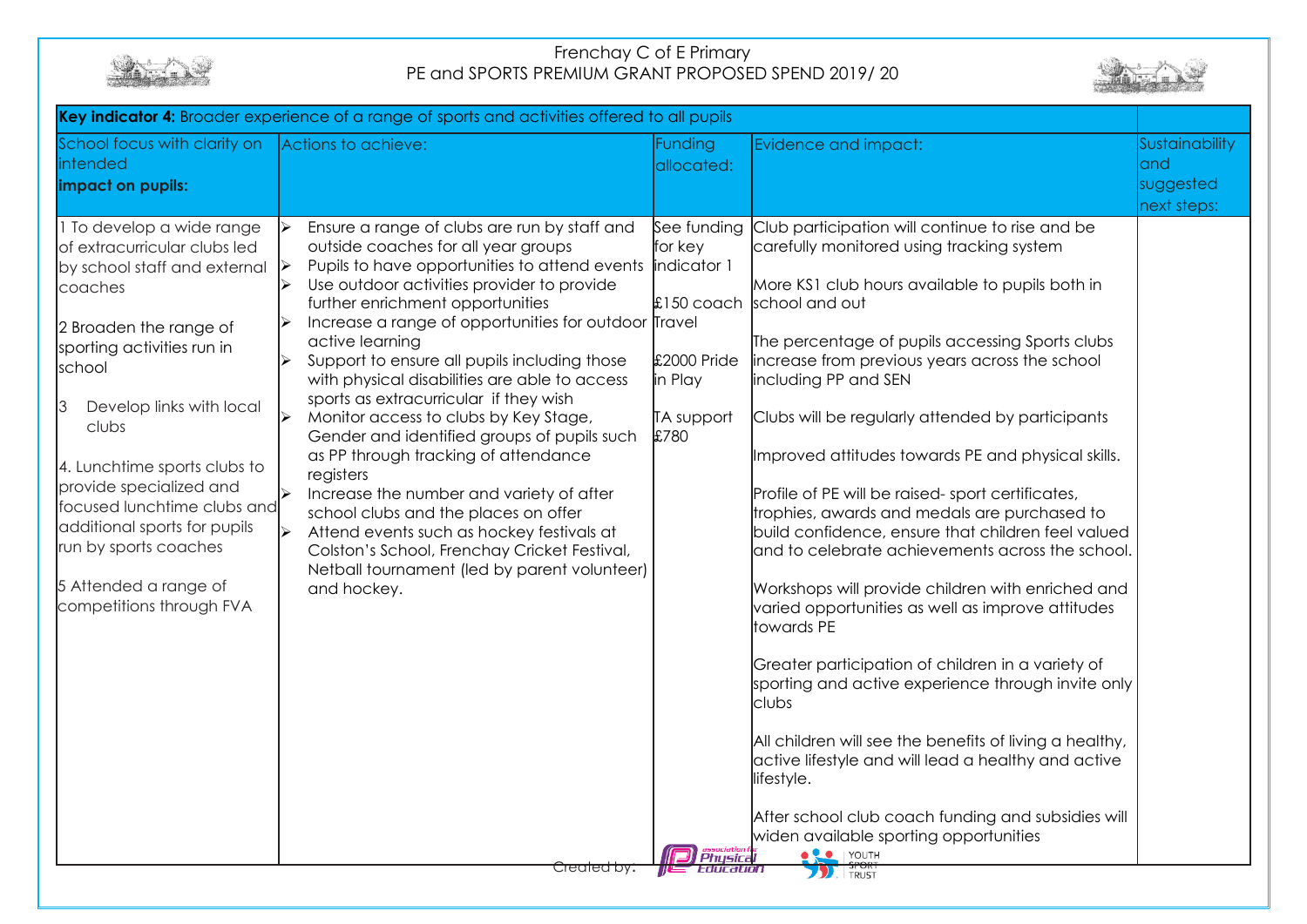



| Key indicator 5: Increased participation in competitive sport                                                                                                                                                                                                                          |                                                                                                                                                                                                                                                                                                                                                                                                                                                                                                                                                                                                                                                                                                                                                                                                                                                                                                                                                                                                                                                                                   |                              |                                                                                                                                                                                                                                                                                                                                                                                                                                                 |                                                                                                                                                                                                                                                                |
|----------------------------------------------------------------------------------------------------------------------------------------------------------------------------------------------------------------------------------------------------------------------------------------|-----------------------------------------------------------------------------------------------------------------------------------------------------------------------------------------------------------------------------------------------------------------------------------------------------------------------------------------------------------------------------------------------------------------------------------------------------------------------------------------------------------------------------------------------------------------------------------------------------------------------------------------------------------------------------------------------------------------------------------------------------------------------------------------------------------------------------------------------------------------------------------------------------------------------------------------------------------------------------------------------------------------------------------------------------------------------------------|------------------------------|-------------------------------------------------------------------------------------------------------------------------------------------------------------------------------------------------------------------------------------------------------------------------------------------------------------------------------------------------------------------------------------------------------------------------------------------------|----------------------------------------------------------------------------------------------------------------------------------------------------------------------------------------------------------------------------------------------------------------|
| School focus with clarity on<br>intended<br>impact on pupils:                                                                                                                                                                                                                          | Actions to achieve:                                                                                                                                                                                                                                                                                                                                                                                                                                                                                                                                                                                                                                                                                                                                                                                                                                                                                                                                                                                                                                                               | <b>Funding</b><br>allocated: | Evidence and impact:                                                                                                                                                                                                                                                                                                                                                                                                                            | Sustainability<br>land<br>suggested<br>next steps:                                                                                                                                                                                                             |
| Continue to develop the<br>children's involvement in<br>local sport tournaments by<br>increasing the number and<br>variety of sports and varying<br>the pupils who compete.<br>To host our own fixtures/<br>competitions with local<br>schools and develop links<br>with local schools | Plan specific opportunities for children to<br>$\blacktriangleright$<br>practice sporting activities prior to events<br>Meeting additional costs for Inter-school<br>competition including transport<br>(insurance cost etc)/additional<br>coaching/cover for staff to accompany<br>teams where necessary<br>South Glos hub package-attend<br>competitions and festivals.<br>First aid training<br>➤<br>Sporting noticeboard regularly updated<br>➤<br>with photographs and events.<br>All participants in sporting fixtures receive<br>$\blacktriangleright$<br>certificates of participation presented in<br>assembly<br>School newsletter carries news of our<br>achievements<br>Ensure local sports clubs are<br>advertised in assemblies and provide<br>opportunities for clubs and coaches to<br>provide free taster sessions<br>To develop close community links with<br>local sports clubs such as Dings Rugby<br>and actively encourage children's<br>involvement in these clubs<br>All children are signposted to<br>➤<br>appropriate sports clubs or other<br>pathways | £600                         | Competitive All children understand the importance of<br>sportsmanship and being a team player.<br>Children experience healthy competition and<br>work socially alongside other pupils as well as othersporting<br>schools during competitions.<br>Children recognize the wider benefits of<br>participating in sport and consider it an important<br>part of their development<br>Celebrate participation and achievements at<br>outside clubs | Link with local<br>sports clubs to<br>enable pupils<br>to pursue their<br>development<br>pathways<br>after school<br>time.<br>Track pupils<br>that attend<br>clubs that<br>previously<br>didn't and<br>have pupil<br>conferencing<br>to find out<br><b>why</b> |